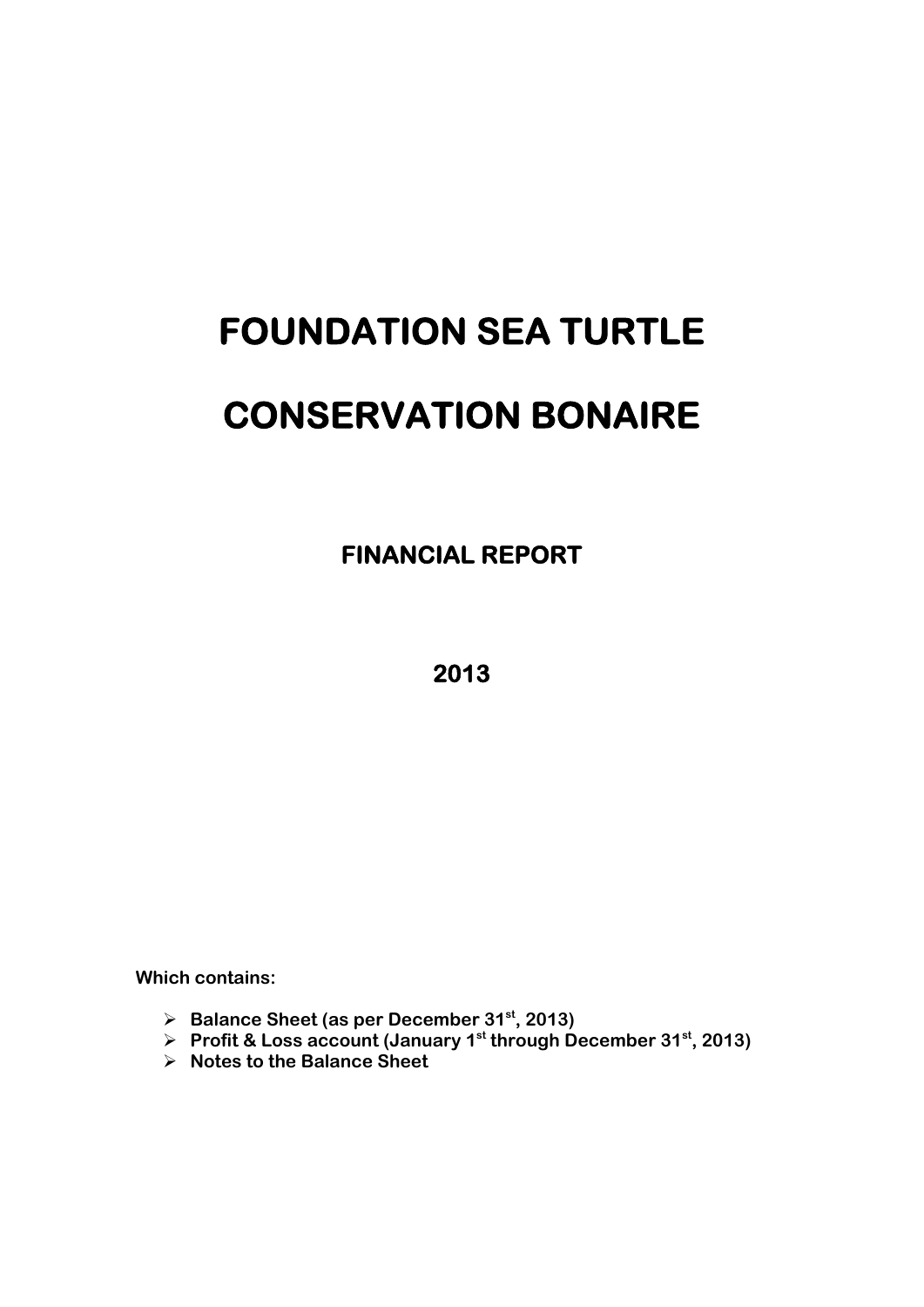# **BALANCE AS PER 31 DECEMBER 2013 (ALL AMOUNTS ARE IN USD)**

| <b>ASSETS</b>                    |                               |             |
|----------------------------------|-------------------------------|-------------|
|                                  |                               |             |
| <b>Fixed Assets</b>              |                               |             |
| Assets                           | 23.710,97                     |             |
| <b>Depreciation Assets</b>       | (13.689, 97)<br>------------- |             |
|                                  |                               | 10.021,00   |
|                                  |                               | ==========  |
|                                  |                               |             |
| <b>Liquid Assets</b>             |                               |             |
| <b>Current Account</b>           | 7.543,64                      |             |
| <b>STCB Savings account</b>      | 96.634,98                     |             |
| STCB Savings account - WNF funds | 5.005,85                      |             |
|                                  |                               | 109.184,47  |
|                                  |                               | _______     |
|                                  |                               |             |
| <b>Current Assets</b>            |                               |             |
| Prepaid expenses                 | 2.874,57                      |             |
| Funds to be received             | 6.679,75                      |             |
| Guarantees                       | 692,46                        |             |
|                                  |                               | 10.246,78   |
|                                  |                               | =========== |
|                                  |                               |             |
| <b>Stock</b>                     |                               |             |
| <b>Stock</b>                     | 10.701,96                     |             |
|                                  |                               | 10.701,96   |
|                                  |                               | ==========  |
| <b>TOTAL ASSETS</b>              |                               | 140.154,21  |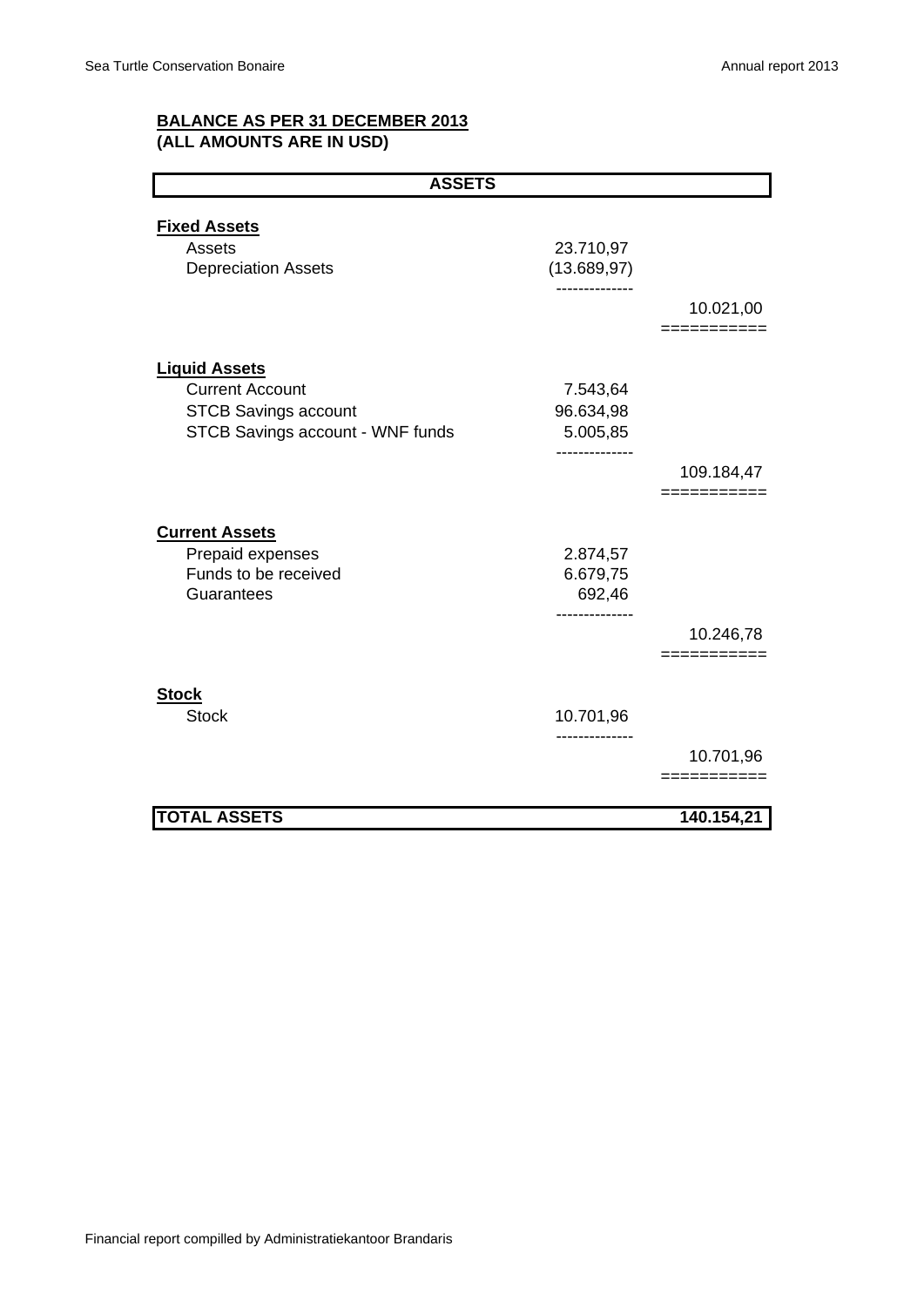| <b>LIABILITIES</b>                                                             |                                                  |                          |  |  |  |
|--------------------------------------------------------------------------------|--------------------------------------------------|--------------------------|--|--|--|
| <b>Equity</b>                                                                  |                                                  |                          |  |  |  |
| Retained earnings<br>Result current year                                       | 98.511,61<br>6.686,35<br>                        |                          |  |  |  |
|                                                                                |                                                  | 105.197,96<br>:========= |  |  |  |
| <b>Payroll liabilities</b><br>Taxes & social securities<br>Salaries to be paid | 5.704,00                                         |                          |  |  |  |
|                                                                                |                                                  | 5.704,00                 |  |  |  |
| <b>Current liabilities</b>                                                     |                                                  |                          |  |  |  |
| Pre-received Grants / Donations<br><b>Accrued Expenses</b>                     | 27.787,36<br>1.464,89<br>. - - - - - - - - - - . |                          |  |  |  |
|                                                                                |                                                  | 29.252,25                |  |  |  |
| <b>TOTAL LIABILITIES</b>                                                       |                                                  | 140.154,21               |  |  |  |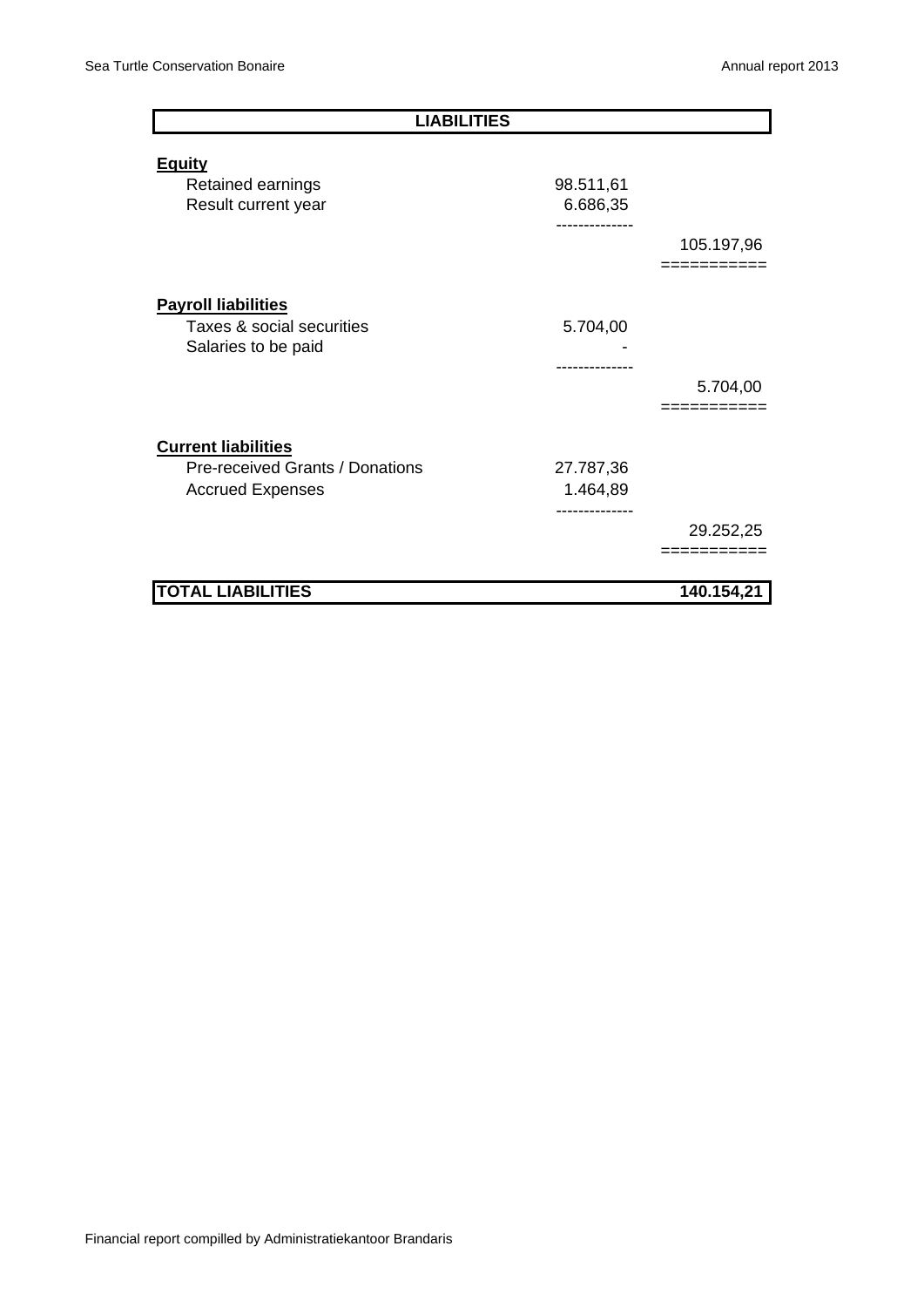#### PROFIT- & LOSS ACCOUNT

#### FOUNDATION SEA TURTLE CONSERVATION BONAIRE.

#### (January 1st - December 31st, 2013) (all amounts are in USD)

|                                |                                           |                             | 2013          |                             | 2012            |  |
|--------------------------------|-------------------------------------------|-----------------------------|---------------|-----------------------------|-----------------|--|
|                                |                                           | Debit                       | Credit        | Debit                       | Credit          |  |
| <b>Income</b>                  |                                           |                             |               |                             |                 |  |
|                                | Grants                                    |                             | 86.216,88     |                             | 112.435,33      |  |
|                                | Donations received                        |                             | 33.102,87     |                             | 11.561,37       |  |
|                                | Sale of STCB Mercandise                   |                             | 26.035,00     |                             | 29.239,00       |  |
|                                | Other income                              |                             | 2.500,00      |                             | 707,43          |  |
|                                | Cost of Goods Sold                        | 11.236,17                   | ------------- | 11.638,37                   | --------------- |  |
|                                | <b>Total Income</b>                       |                             | 136.618,58    |                             | 142.304,76      |  |
| <b>Personnel expenses</b>      |                                           |                             |               |                             |                 |  |
|                                | Gross wages / salaries                    | 56.002,56                   |               | 51.176,11                   |                 |  |
|                                | Social securities                         | 10.520,00                   |               | 9.612,81                    |                 |  |
|                                | SVB - reimbursement AO                    | (1.417,76)                  |               | (5.413, 82)                 |                 |  |
|                                | Staff and volunteer expenses              | 3.278,85                    |               | 2.014,75                    |                 |  |
|                                | Training & Collaboration                  | 300,00<br>---------------   |               | 2.819,44<br>--------------- |                 |  |
|                                | Total personnel expenses                  | 68.683,65                   |               | 60.209,29                   |                 |  |
| <b>General Expenses</b>        |                                           |                             |               |                             |                 |  |
|                                | <b>Office Supplies</b>                    | 1.043,52                    |               | 951,24                      |                 |  |
|                                | Printing & reproduction                   |                             |               |                             |                 |  |
|                                | Telephone & Postage                       | 1.638,65                    |               | 1.781,83                    |                 |  |
|                                | Internet                                  | 1.367,94                    |               | 1.367,94                    |                 |  |
|                                | <b>Accounting Expenses</b>                | 1.207,50                    |               | 1.207,50                    |                 |  |
|                                | Bank charges                              | 714,92                      |               | 797,59                      |                 |  |
|                                | Travel & lodging                          | 2.651,64                    |               | 1.834,54                    |                 |  |
|                                | <b>Total General Expenses</b>             | ---------------<br>8.624,17 |               | ---------------<br>7.940,64 |                 |  |
| <b>Housing Expenses</b>        |                                           |                             |               |                             |                 |  |
|                                | Rent                                      | 3.154,93                    |               | 3.161,81                    |                 |  |
|                                | Electricity                               | 1.057,73                    |               | 1.069,91                    |                 |  |
|                                | Repair & Maintenance                      | 349,80                      |               | 106,00                      |                 |  |
|                                | Security                                  | 651,42                      |               | 710,64                      |                 |  |
|                                | <b>Total Housing Expenses</b>             | 5.213,88                    |               | 5.048,36                    |                 |  |
| <b>Car &amp; Boat Expenses</b> |                                           |                             |               |                             |                 |  |
|                                | Gasoline                                  | 6.122,46                    |               | 6.316,60                    |                 |  |
|                                | Repair & Maintenance<br>License Plate Tax | 7.534,70                    |               | 2.445,63                    |                 |  |
|                                | Car Insurance                             | 200,80<br>1.092,31          |               | 192,17<br>1.244,35          |                 |  |
|                                | Other                                     |                             |               | 875,60                      |                 |  |
|                                | Total Car & Boat Expenses                 | 14.950,27                   |               | 11.074,35                   |                 |  |
|                                |                                           |                             |               |                             |                 |  |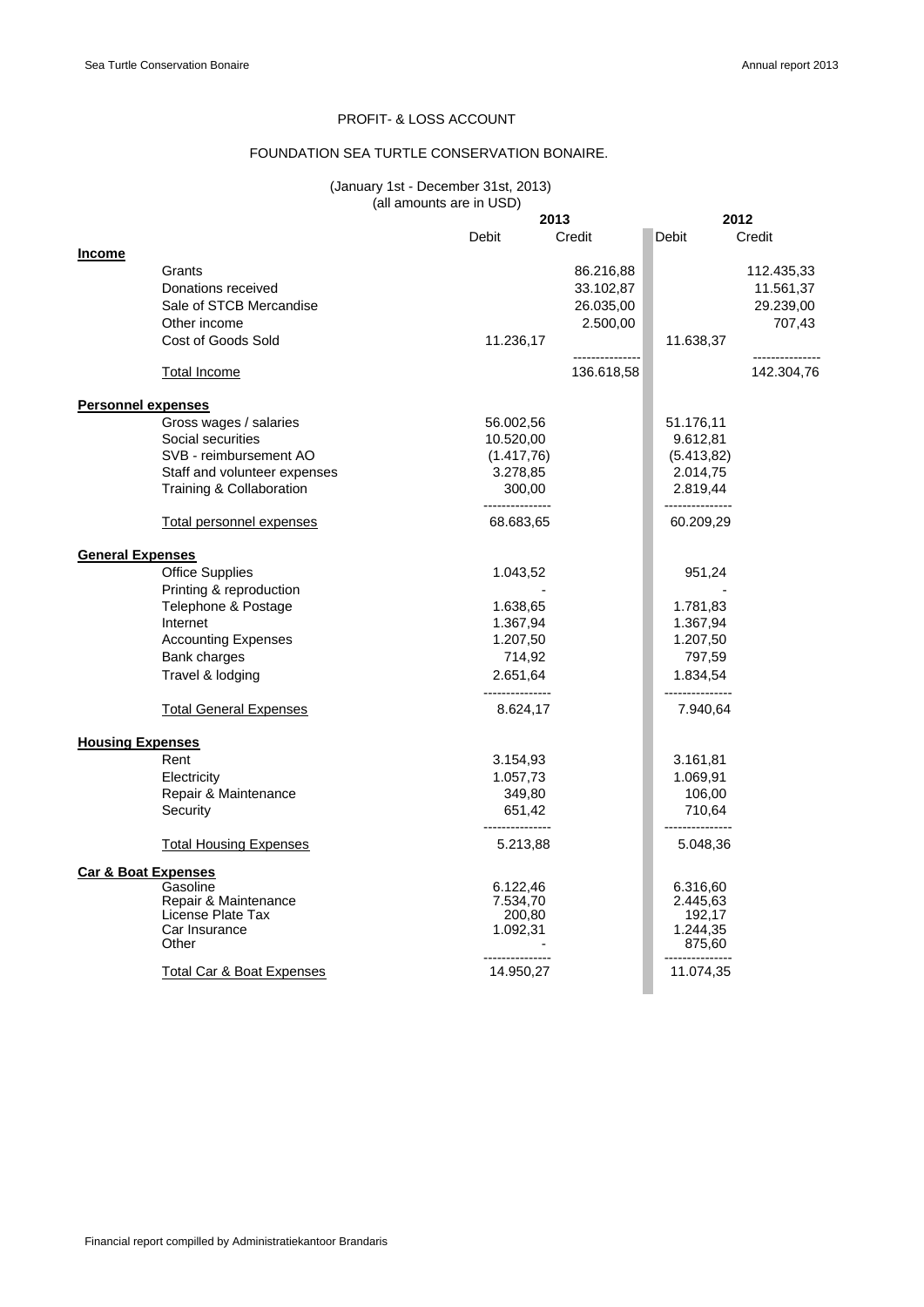## PROFIT- & LOSS ACCOUNT

| <b>Depreciation Expenses</b>               |                                              |            |            |            |            |
|--------------------------------------------|----------------------------------------------|------------|------------|------------|------------|
| Depreciation                               |                                              | 4.312,95   |            | 4.026,87   |            |
| <b>Total Depreciation</b>                  |                                              | 4.312,95   |            | 4.026,87   |            |
| <b>Sales &amp; Research Expenses</b>       |                                              |            |            |            |            |
| Promotion                                  |                                              | 1.042,46   |            | 456,25     |            |
|                                            | Argos satellite tracking time & transmitters | 2.860,85   |            | 5.178,70   |            |
| Field work expenses                        |                                              | 2.530,54   |            | 2.905,04   |            |
| Special projects:                          | <b>DCNA</b>                                  | 397,59     |            | 8.902,29   |            |
|                                            | Appeals                                      | 15.899,71  |            |            |            |
|                                            | Lac seagrass                                 | 4.856,15   |            |            |            |
|                                            | Google grant                                 |            |            | 10.346,37  |            |
|                                            | Lac Hawksbill                                |            |            | 10.789,35  |            |
|                                            | Lagoen project                               |            |            | 1.033,24   |            |
| <b>Research Consultation</b>               |                                              | 650,00     |            | 650,00     |            |
| <b>Total Sales &amp; Research Expenses</b> |                                              | 28.237,30  |            | 40.261,24  |            |
| Other Income / Expense                     |                                              |            |            |            |            |
| Interest received                          |                                              |            | 89,99      |            | 42,16      |
|                                            |                                              |            |            |            |            |
| Total Other Income / Expense               |                                              |            | 89,99      |            | 42,16      |
| Result this year (surplus)                 |                                              | 6.686,35   |            | 13.786,17  |            |
|                                            |                                              |            |            |            |            |
|                                            |                                              | 136.708.57 | 136.708.57 | 142.346.92 | 142.346.92 |
|                                            |                                              | =========  | =========  | =========  | ========   |
|                                            |                                              |            |            |            |            |